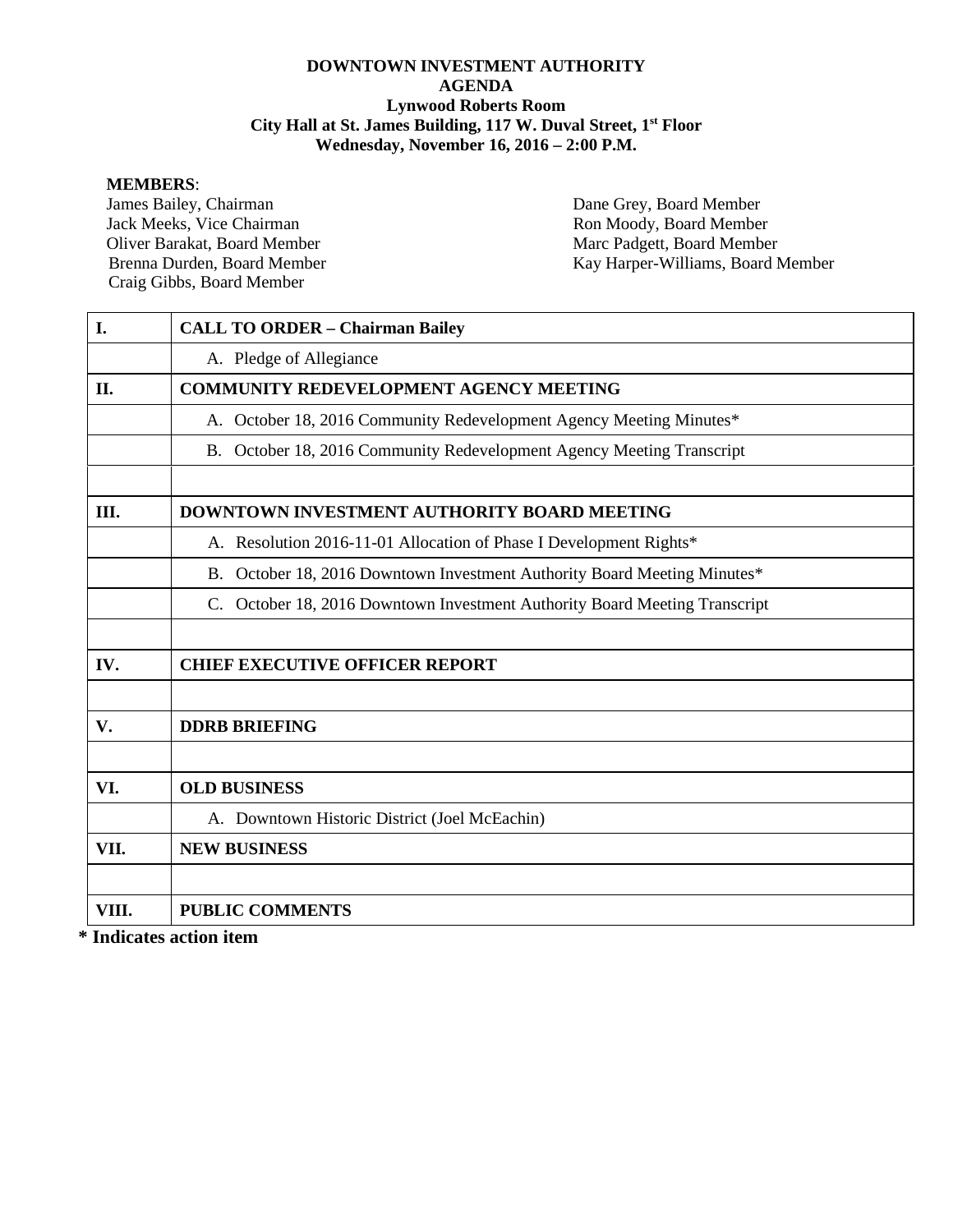

#### **Downtown Investment Authority Community Redevelopment Area Board**

**City Hall at St. James Building 117 West Duval Street, 1st Floor, Lynwood Roberts Room** *Wednesday, November 16, 2016 - 2:00 p.m.*

## *Community Redevelopment Area Board DRAFT MEETING MINUTES*

**Board Members Present:** Jim Bailey, Chairman; Jack Meeks, Vice Chairman; Brenna Durden; Craig Gibbs; Dane Grey, and Ron Moody

**Board Members Absent:** Oliver Barakat, Kay Harper-Williams & Marc Padgett

**Council President:** Lori Boyer

**Mayor's Staff:** Johnny Gaffney, Office of the Mayor

**DIA Staff:** Aundra Wallace, DIA Chief Executive Officer; Guy Parola, DIA Development Manager; Tom Daly, DIA Development Analyst; and Jim Klement, DIA Development Coordinator;

**Office of General Counsel:** John Sawyer

## **I. CALL TO ORDER**

Chairman Bailey convened the meeting at 2:03 p.m. He advised the speakers to introduce themselves for the record. He introduced the newest board member Dane Grey.

#### **A. Pledge of Allegiance**

## **II. ACTION ITEMS**

#### **A. October 18, 2016 Community Redevelopment Agency Meeting Minutes**

## **A MOTION WAS MADE BY BOARD MEMBER GIBBS AND SECONDED BY BOARD MEMBER MEEKS APPROVING THE OCTOBER 18, 2016 COMMUNITY REDEVELOPMENT AGENCY MEETING MINUTES AS AMENDED.**

A correction was made to add Community Redevelopment Agency to the CRA minutes.

## **THE MOTION PASSED UNANIMOUSLY 6-0**

## **III. ADJOURNMENT**

There being no further business, Chair Bailey adjourned the meeting at approximately 2:10 p.m.

*The written minutes for this meeting are only an overview of what was discussed. For verbatim comments of this meeting, a transcript is available upon request. Please contact Karen Underwood, at (904) 630-3492, or by email at karenu@coj.net.*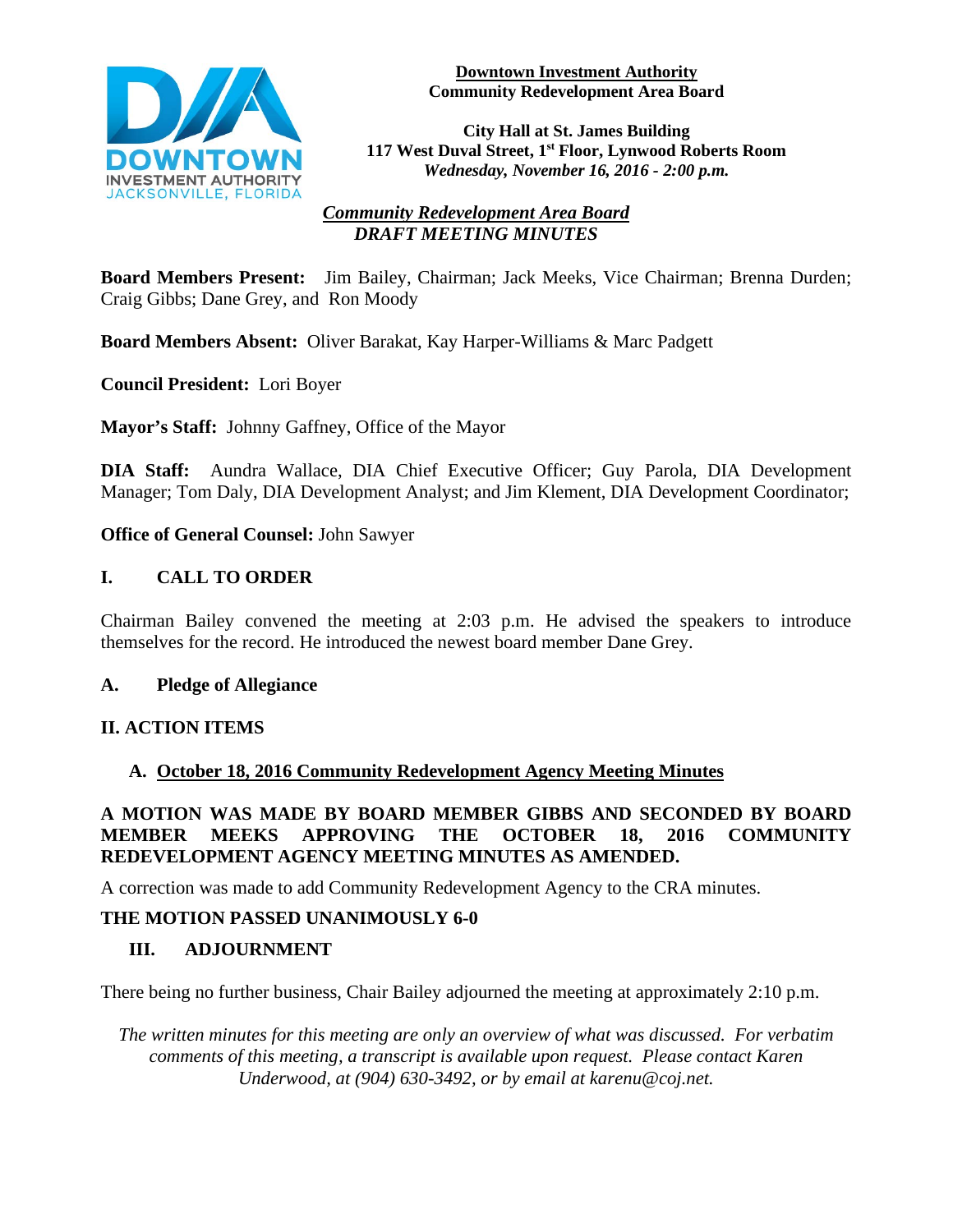**Downtown Investment Authority Board Meeting** 



**City Hall at St. James Building 117 West Duval Street, 1st Floor, Lynwood Roberts Room** *Wednesday, November 16, 2016 - 2:00 p.m.*

# *DIA REGULAR MEETING*

## *MEETING MINUTES*

**Board Members Present:** Jim Bailey, Chairman; Jack Meeks, Vice Chairman; Oliver Barakat; Brenna Durden; Craig Gibbs; Dane Grey, and Ron Moody

**Board Members Absent:** Kay Harper-Williams & Marc Padgett

**Council President:** Lori Boyer

**Mayor's Staff:** Johnny Gaffney, Office of the Mayor

**DIA Staff:** Aundra Wallace, DIA Chief Executive Officer; Guy Parola, DIA Development Manager; Tom Daly, DIA Development Analyst; and Jim Klement, DIA Development Coordinator;

**Office of General Counsel:** John Sawyer

## **I. CALL TO ORDER**

Chairman Bailey convened the meeting at 2:10 p.m. and pointed out that this was the DIA  $4<sup>th</sup>$  year anniversary.

## **II. ACTION ITEMS**

## **A. Resolution 2016-11-01 Allocation of Phase I Development Rights\***

#### **RESOLUTION 2016-11-01**

**A RESOLUTION OF THE DOWNTOWN INVESTMENT AUTHORITY ("DIA") ALLOCATING ONE HUNDRED (100) MULTI-FAMILY UNITS OF PHASE I DEVELOPMENT RIGHTS WITHIN THE NORTHSIDE WEST COMPONENT AREA OF THE CONSOLIDATED DOWNTOWN DEVELOPMENT OF REGIONAL IMPACT TO VESTCOR, INC. TO BE UTILIZED ON THE PROPERTY IDENTIFIED BY DUVAL COUNTY TAX PARCEL NUMBER 074920 0000; FINDING THAT THE PLAN OF DEVELOPMENT IS CONSISTENT WITH THE DIA'S BUSINESS INVESTMENT AND DEVELOPMENT PLAN ("BID PLAN"); AUTHORIZING THE CHIEF EXECUTIVE OFFICER TO EXECUTE THE CONTRACTS AND DOCUMENTS AND OTHERWISE TAKE ALL NECESSARY ACTION IN CONNECTION THEREWITH TO EFFECTUATE THE PURPOSES OF THIS RESOLUTION; PROVIDING AN EFFECTIVE DATE.** 

Guy Parola brought forth Resolution 2016-11-01.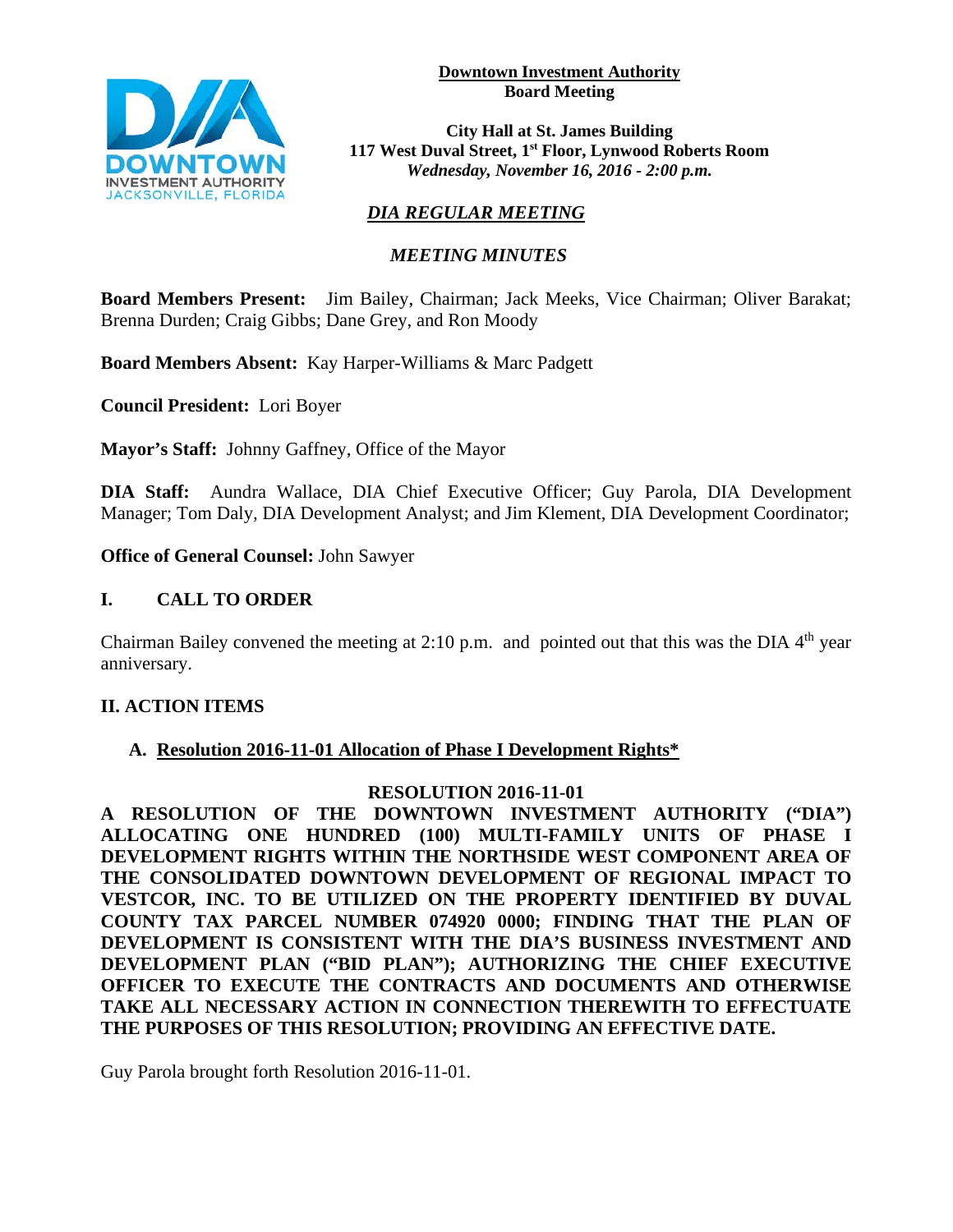#### **A MOTION WAS MADE BY BOARD MEMBER GIBBS AND SECONDED BY BOARD MEMBER MOODY APPROVING RESOLUTION 2016-11-01. THE MOTION PASSED UNANIMOUSLY 6-0.**

**III. OCTOBER 18, 2016 DOWNTOWN INVESTMENT AUTHORITY BOARD MEETING MINUTES.** 

## **A MOTION WAS MADE BY BOARD MEMBER GIBBS AND SECONDED BY BOARD MEMBER MEEKS APPROVING THE OCTOBER 18, 2016 DIA MEETING MINUTES.**

## **THE MOTION PASSED UNANIMOUSLY 6-0.**

# **IV. CHIEF EXECUTIVE OFFICER REPORT**

CEO Wallace reported updates below:

- Brooklyn Road Diet has completed the procurement process and in contract with Pond
- LaVilla Neighborhood development strategy was scored by JTA and DIA. Rummell Munz received the highest ranking with their architectural firm of Elkus Manfredi. A meeting will be held with Rummell Munz to start negotiating e a contract, scope of services and go before PSEC.
- 11/17/2016 at 10:00 a.m. the DIA will be going before PSEC to obtain approval of the scope of services for the DT Northbank and Southbank Riverfront Investment Strategy. Board Member Durden and CEO Wallace will be the scoring the proposals from the DIA.
- A meeting will be scheduled with Board Member Meeks to report on finances.
- A productive meeting was held with the Owners of 245 Riverside.
- Council President Boyer and CEO Wallace have reached out to Florida Blue and information will be provided along with a conversation regarding their parking lot.
- YMCA is interested in kayaking.
- Lot X in the Sport Complex will be discussed in December.

Oliver Barakat entered the proceedings.

Board Member Meeks inquired about the audited financials regarding to the parking lots.

## **V. DDRB BRIEFING**

Jim Klement provided a brief summary of the agenda items for Thursday, November 17, 2016.

# **VI. OLD BUSINESS - A. DOWNTOWN HISTORIC DISTRICT (Joel McEachin)**

Mr. McEachin reported that the historic district of downtown was officially listed on May 2, 2016 and provided an in-depth discussion about the designation to the Board.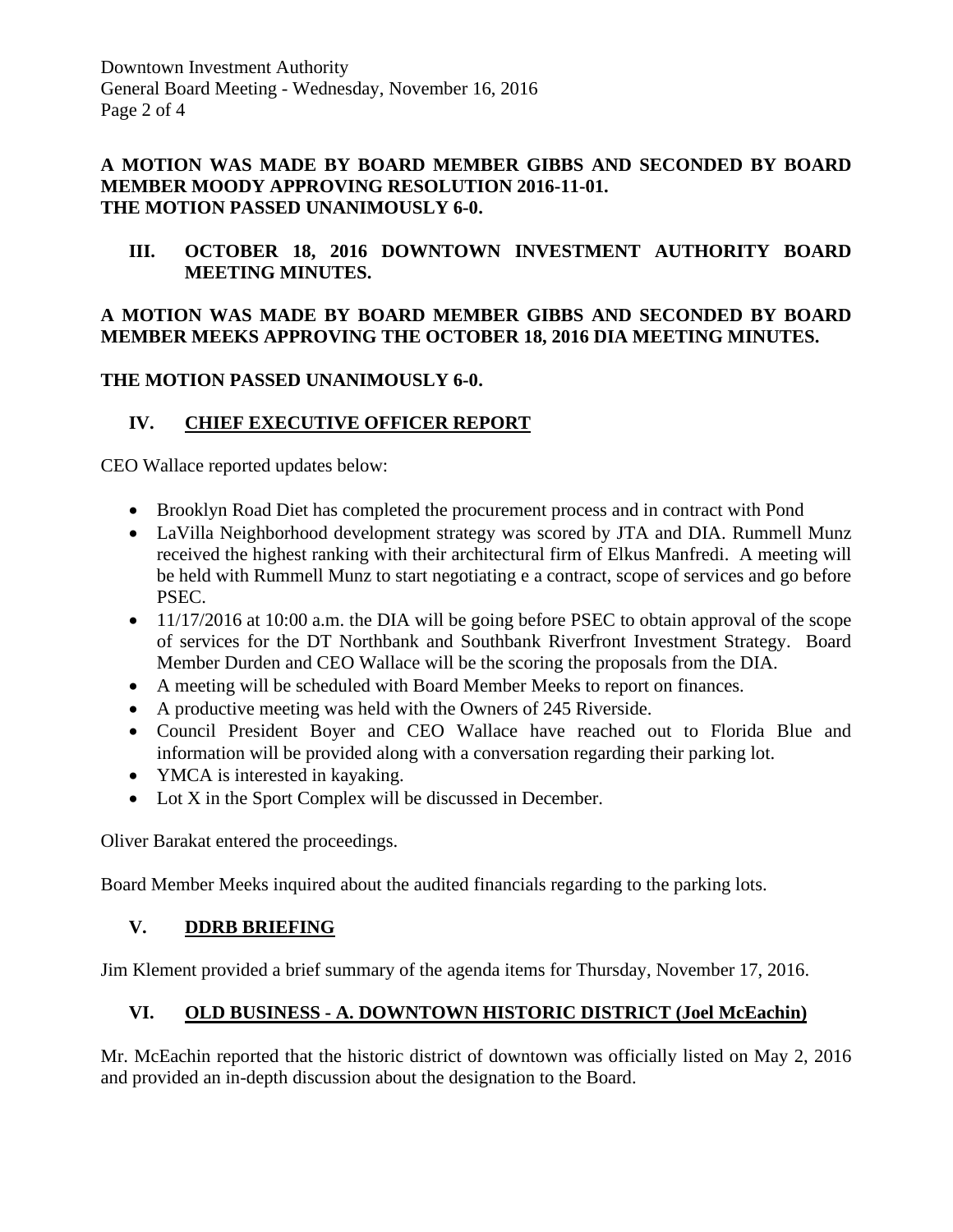Downtown Investment Authority General Board Meeting - Wednesday, November 16, 2016 Page 3 of 4

CEO Wallace noted that a federal historic tax credit program workshop will be held at  $1pm - 4$  pm tomorrow in the Ed Ball Building.

Council President Boyer asked Joel McEachin if it would be possible to take the map and overlay it on a different color, different form attaching whatever those facilities are designated local landmarks. Mr. McEachin responded yes. Council President Boyer was very pleased for the historic tax credit reasons. She also commented that there was an opportunity to create some historic walking tour brochures that describes these buildings; whether contributing structures or not.

Board Member Barakat commented about architectural diversity and asked if it was incumbent upon the DIA and the staff to assist with marketing. Joel McEachin responded that it would probably be more of a joint venture between DIA the Historic Preservation office, to make sure they were all on the same page. Chairman Bailey said the DIA with will work hand in hand with Historic Preservation to develop that signage.

CEO Wallace reported that this coming Friday, November 18, 2016 at 10:00 a.m. the developer of the Cowford Chophouse, Mr. Jacques Klempf, will hold a Cowford Chophouse topping off ceremony.

Council Member Anderson arrived and was welcomed.

## **VII. NEW BUSINESS**

Board Member Meeks stated that the Board previously discussed having a strategy to deal with the homeless circumstances or overconcentration in downtown. As Chairman of the Strategic Implementation Committee, he would like to have a workshop dealing with that issue. He will come up with an agenda and run it by Aundra Wallace before Christmas, if it can be arranged. Chairman Bailey stated that all data and information needs to be collected on who's doing what, when and where and how to get started to see what resources are available.

Board Member Barakat inquired about the marketing and sale of the Snyder Church. CEO Wallace responded that the solicitation is prepared and will go out on the streets. He also commented that activity was not moving fast enough.

CEO Wallace also reported that there were no responses were received about Brewster Hospital and one response was received for the property at 815 Davis Street after the deadline was extended.

Council President Boyer reported a discussion at City Council regarding a new tourist development plan, and a downtown visitor's center. She also updated the Board about the waterfront activation and briefly discussed McCoy's Creek.

## **VIII. PUBLIC COMMENTS**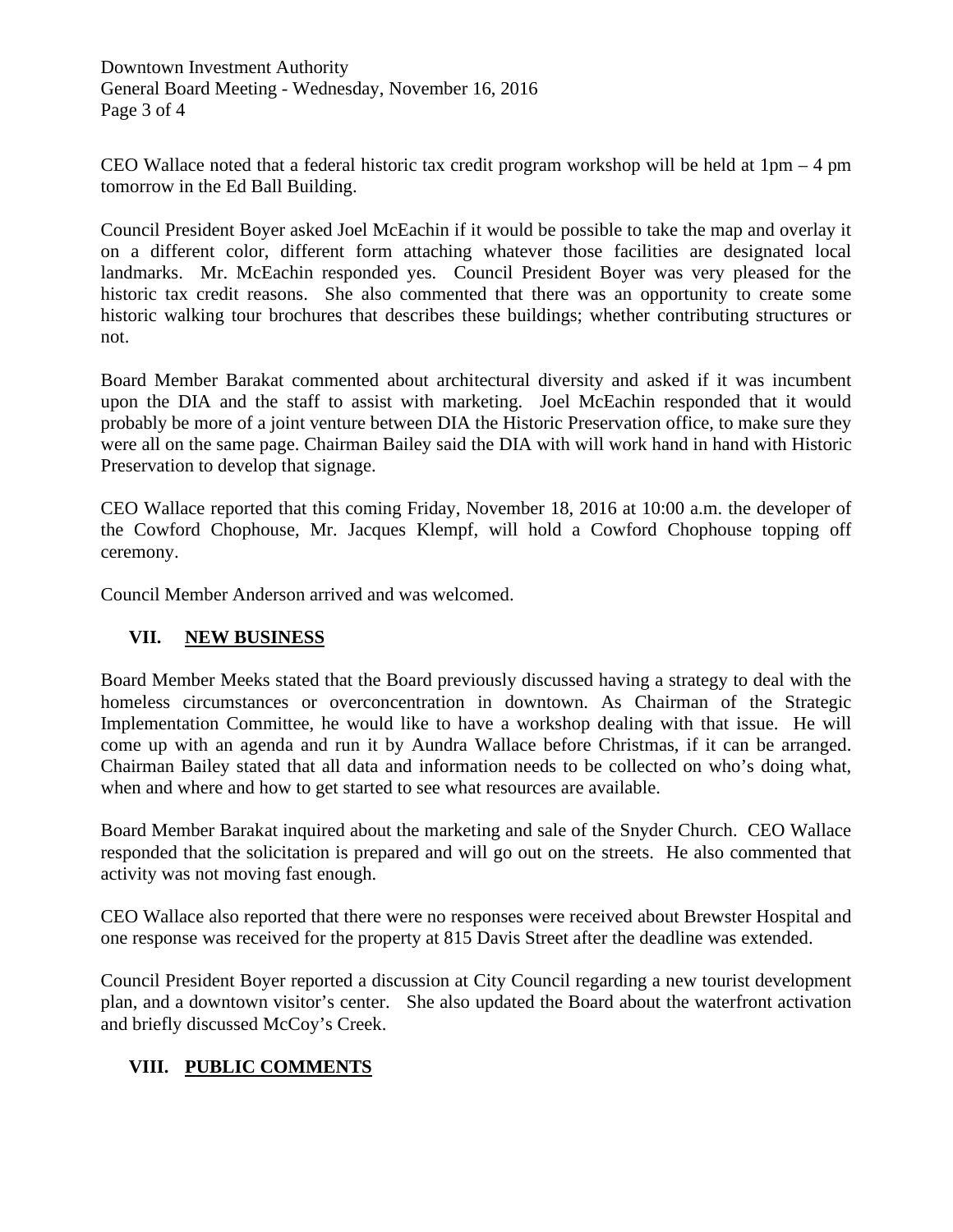Downtown Investment Authority General Board Meeting - Wednesday, November 16, 2016 Page 4 of 4

Dick Jackson congratulated the DIA of their four year anniversary. He also commented about the JTA meeting that was held at the library on November 15, 2016.

Vice Chairman Meeks encouraged the Board Members to tour Hogan's Creek. He pointed out a lot of problems there and was also an opportunity with the designs by Klutho.

CEO Wallace confirmed the next meeting date is scheduled for Wednesday, December  $14<sup>th</sup>$  at 2:00 p.m. in the Ed Ball Building on the 8<sup>th</sup> floor in Room 251.

There being no other business, Chair Bailey adjourned the meeting at approximately 3:10 p.m.

*The written minutes for this meeting are only an overview of what was discussed. For verbatim comments of this meeting, a transcript is available upon request. Please contact Karen Underwood-Eiland at (904) 630-3492, or by email at karenu@coj.net.*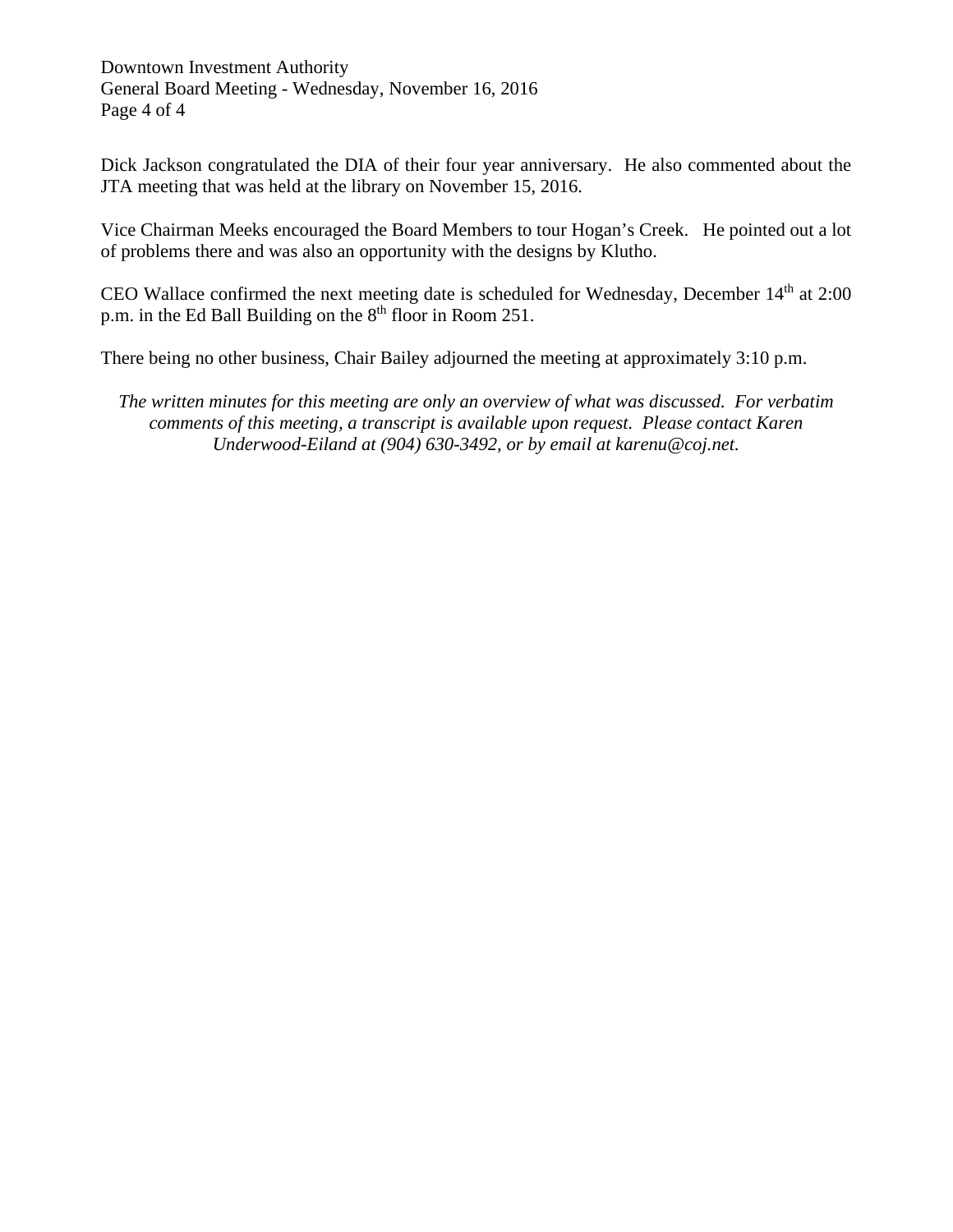#### **RESOLUTION 2016-11-01**

**A RESOLUTION OF THE DOWNTOWN INVESTMENT AUTHORITY ("DIA") ALLOCATING ONE HUNDRED (100) MULTI-FAMILY UNITS OF PHASE I DEVELOPMENT RIGHTS WITHIN THE NORTHSIDE WEST COMPONENT AREA OF THE CONSOLIDATED DOWNTOWN DEVELOPMENT OF REGIONAL IMPACT TO VESTCOR, INC. TO BE UTILIZED ON THE PROPERTY IDENTIFIED BY DUVAL COUNTY TAX PARCE NUMBER 074920 0000; FINDING THAT THE PLAN OF DEVELOPMENT IS CONSISTENT WITH THE DIA'S BUSINESS INVESTMENT AND DEVELOPMENT PLAN ("BID PLAN"); AUTHORIZING THE CHIEF EXECUTIVE OFFICER TO EXECUTE THE CONTRACTS AND DOCUMENTS AND OTHERWISE TAKE ALL NECESSARY ACTION IN CONNECTION THEREWITH TO EFFECTUATE THE PURPOSES OF THIS RESOLUTION; PROVIDING AN EFFECTIVE DATE.**

**WHEREAS**, pursuant to Ordinance 2014-0560-E, DIA is the "Master Developer" with respect to the Consolidated Downtown Development of Regional Impact ("DRI") Development Order; and

**WHEREAS**, a Business Investment and Development Plan ("BID Plan") has been adopted, which includes an update of the North Bank and Southside Community Redevelopment Area ("CRA") Plan for Downtown; and

**WHEREAS**, the allocation of development rights furthers CRA Plan Redevelopment Goal 2, which reads: *Increase rental and owner-occupied housing downtown, targeting key demographic groups seeking a more urban lifestyle*; and

**WHEREAS**, the allocation of development rights furthers the following Strategic Objectives contained within CRA Plan Redevelopment Goal 2:

- Actively pursue a minimum of 3,850 built and occupied multi-family dwelling units by 2025; and strive to induce construction of 350 multi-family dwelling units per year; and
- Leverage land contributions, infrastructure investments, incentive grants, and low interest loans; and

**WHEREAS**, Vestcor, Inc. has applied for an allocation of Low Income Housing Tax Credits ("LIHTCs") from the Florida Housing Finance Corp. ("FHFC"); and

**WHEREAS**, via the adoption of Resolution 2016-10-03 the DIA Board of Directors approved a loan of up to \$303,750 to Vestcor, Inc., as local government support for the project, NOW THEREFORE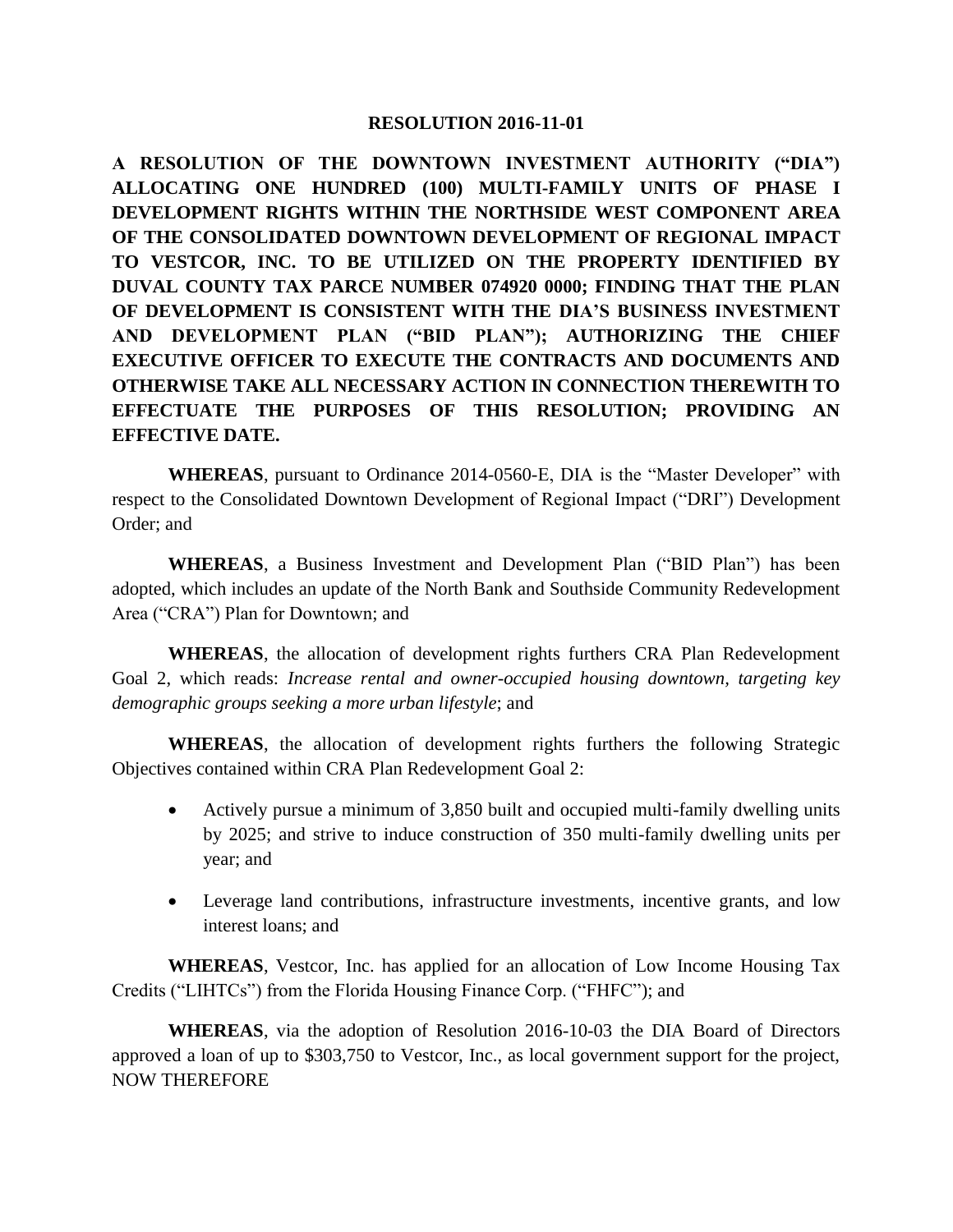#### **BE IT RESOLVED**, by the Downtown Investment Authority

**Section 1.** DIA allocates one hundred (100) units of Phase I multi-family development rights from the Northside West Component Area of the Consolidated Downtown DRI for use on the Property, subject further to the following provisions:

- A. The allocation becomes effective upon acquisition of the Property by Vestcor, Inc., or their assigns, providing further that prior to assigning these development rights Vestcor, Inc. will notify DIA of any assignee.
- B. Should Vestcor, Inc. or their assign fail to receive an allocation of LIHTCs from the Notice of Funding Availability (the "NOFA") issued as of September 21, 2016, this Resolution and the allocation of rights becomes null and void.
- C. Should Vestcor, Inc. or their assign fail to close on the property within twelve (12) months from the effective date of this Resolution, this Resolution and the allocation of rights becomes null and void. The DIA CEO may, at their sole discretion, extend this deadline by sixty days for show of good cause by Vestcor, Inc. or their assign.
- D. Should Vestcor, Inc. or their assign fail to acquire a building permit for vertical construction within 18 months from the effective date of this Resolution, this Resolution and the allocation of rights becomes null and void. The DIA CEO may, at their sole discretion, extend this deadline by sixty days for show of good cause by Vestcor, Inc. or their assign.
- E. Should Vestcor, Inc. or their assign fail to commence vertical construction within 24 months from the effective date of this Resolution, this Resolution and the allocation of rights becomes null and void. The DIA CEO may, at their sole discretion, extend this deadline by sixty days for show of good cause by Vestcor, Inc. or their assign.
- F. Should Vestcor, Inc. or their assign fail to meet any of the deadlines identified in A through E, above, the development rights will revert back to the DIA.

**Section 2.** The DIA hereby finds that the conversion is supported by the following Goal and Strategic Objective of the BID Plan:

A. Strategic Goal:

Goal 2: *Increase rental and owner-occupied housing downtown, targeting key demographic groups seeking a more urban lifestyle.*